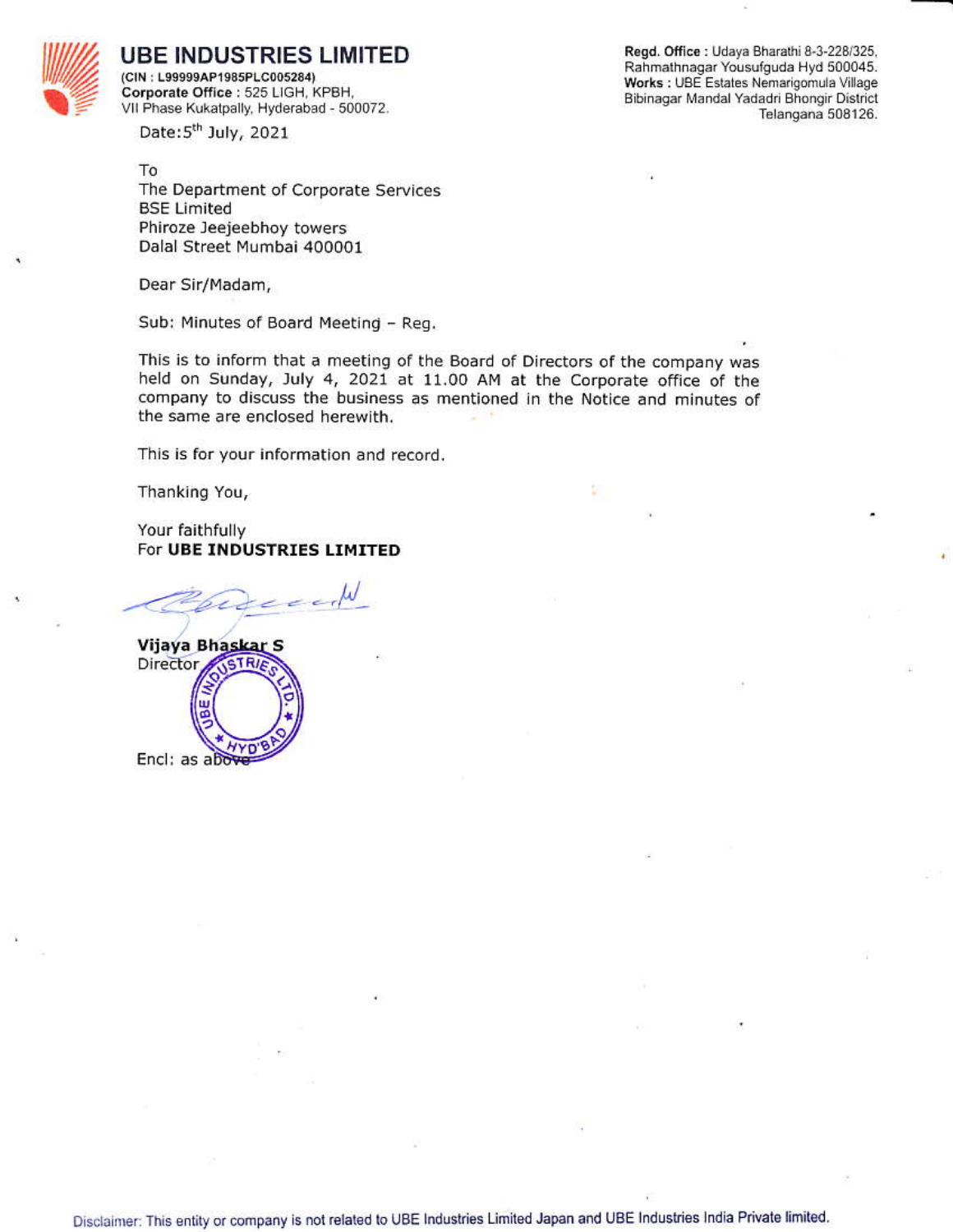

UBE INDUSTRIES LIMITED (CIN: L99999AP1985PLC005284) Corporate Office : 525 LIGH, KPBH, VII Phase Kukatpally, Hyderabad - 500072.

Regd. Office: Udaya Bharathi 8-3-228/325. Rahmathnagar Yousufguda Hyd 500045. Works : UBE Estates Nemarigomula Village Bibinagar Mandal Yadadri Bhongir District Telangana 508126.

Minutes of the 325 Meeting of the Board of Directors of UBE Industries Limited, held on Sunday, 4th July 2021, at 11.00 AM, AT Siri Nilayam, 525 LIGH KPHB VII Phase, Kukatpally, Hyderabad 500072.

#### **PRESENT**

Mr Vijaya Bhaskar S Mr Sirimalla Rajaneesh Chandra Mrs Rani Prasanna S Dr Vemanna Nalla Mr Rajarapu Ramesh Mr Vangala Srinivas Reddy Dr. Veera Sudarshana Reddy Racharla

#### Chairman:

Mr. Vijaya Bhaskar S was unanimously elected the Chairman of the Meeting and welcomed the board members to the meeting.

#### Leave of absence

As No Director was absent

#### Quorum:

After ascertaining that the requisite directors were present to form quorum, Chairman declared that the meeting is open. Chairman welcomed all the directors to the Board Meeting.

## **Minutes of the Committee Meetings**

Minutes of the Audit committee meeting, Stakeholders Relationship Committee, Corporate Social Responsibility Committee, Nomination & Remuneration Committee and Risk Management Committee meetings held on 20 June 2021, as circulated were noted by the board.

## Minutes of the previous board meeting

Minutes of the previous Board Meeting was held on 20<sup>th</sup> June, 2021 as circulated were noted by the Board and signed by the Chairman

The Chairman then transacted business of the Board Meeting as per the agenda laid before the meeting on the following items.

## Note of Certificate of compliance

The Corporate Governance Report for the quarter ended June 2021 was tabled and was approved and taken on record and initialed by the Chairman of the meeting.

The Reconciliation of Share Capital Audit Report issued by CS Swarupa Rani Narra for the quarter ended June 2021 was tabled and was approved and taken on record and initialed by the Chairman of the meeting.



Disclaimer: This entity or company is not related to UBE Industries Limited Japan and UBE PIBBLICS India Private limited.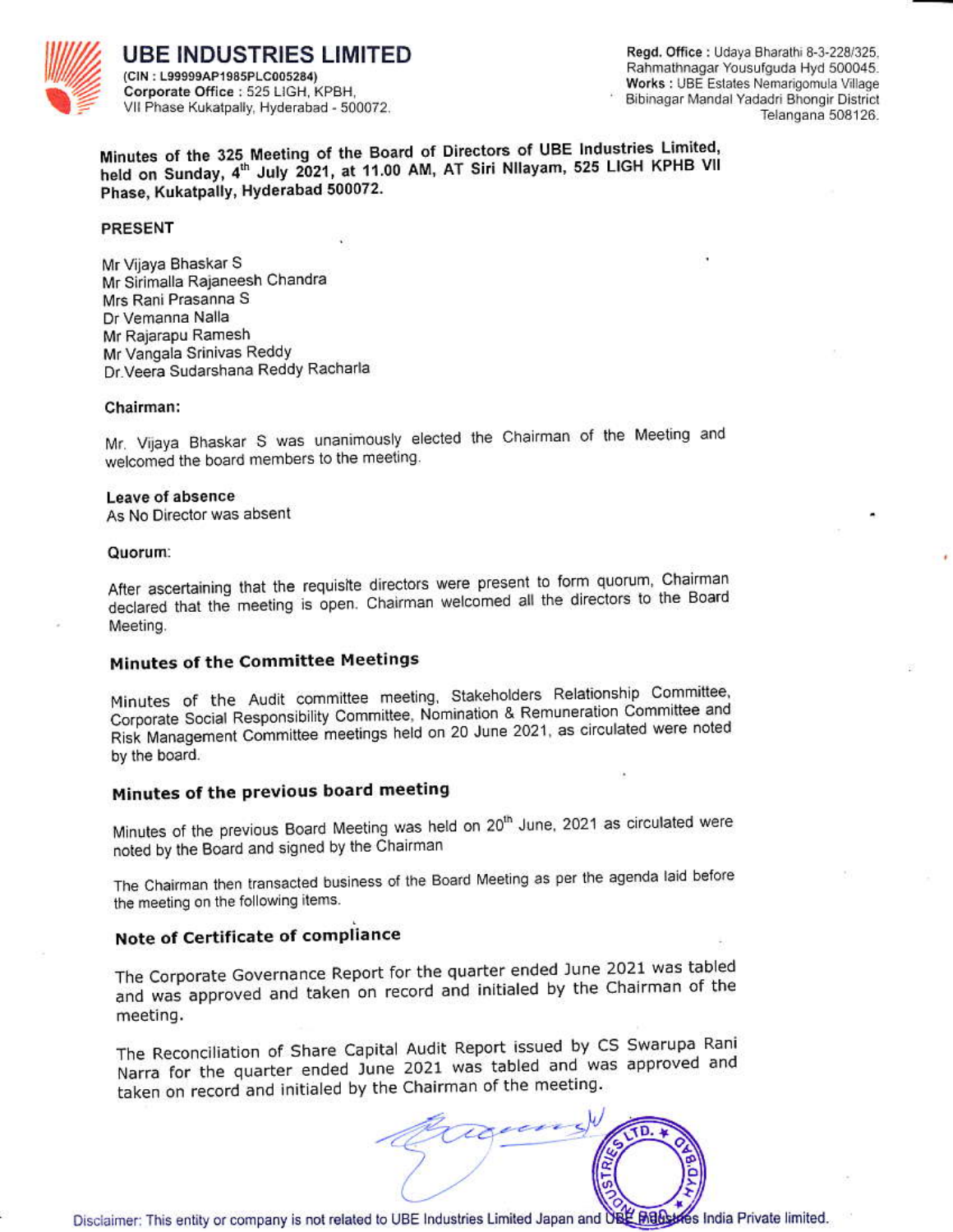

## UBE INDUSTRIES LIMITED

(CIN: L99999AP1985PLC005284) Corporate Office: 525 LIGH, KPBH, VII Phase Kukatpally, Hyderabad - 500072.

Regd. Office: Udaya Bharathi 8-3-228/325, Rahmathnagar Yousufguda Hyd 500045. Works : UBE Estates Nemarigomula Village Bibinagar Mandal Yadadri Bhongir District Telangana 508126.

#### **Exchange of Shares:**

The request of shareholder, Mrs Daxa Adlja, bearing folio No.22181 has made a request for the exchange of the share certificate of Weldflux India Limited to UBE Industries Limited was considered the requested the Share Transfer Committee, sub-committee of Stakeholders Relationship Company to do the needful and post the same in time to the shareholder

### Authorization for Long term borrowings / Working Capital loan from financial Institutions / Banks

The Chairman informed the Board that the company need to approach Bank / Financial Institutions for a Term Loan / Working Capital Loan of as suggested by Audit Commeettee, hence, proposing to approach Axis bank and HDFC Allahabad Bank for the same, after discussion the board passed the following resolution

RESOLVED THAT approval of the Board be and is hereby accorded to approach Bank / Financial Institution for Term Loan / Working Capital Loan of as suggested by audit commeettee to Axis bank and HDFC Bank and authorize Mr Vijaya Bhaskar S, Director to make necessary applications and execute necessary documents in favour of the Banks to avail the aforesaid facilities.

#### **Review of operations**

Chairman explained that as first lock down was stated on 22 March 2020 subsequently the company has taken a decision to voluntarily lockdown till the covid is fully under control, as already two office staff were effected, hence, as the Owners asked to vacate the office premises, the Corporate office was shifted to Kukatpally and as any effect of the staff will be the responsibility of the company, therefore the company did not have much operations, however, the company has undertaken the designing part of certain machinery and equipment and some products designs which were proposed to be manufactured by the company. The detailed drawings are in progress. Keeping in view of the development in green fuel, the company has taken up the designing solar panels manufacturing and its panels which is only the fabrication of the same, once the audit is over it will be ascertained the company revenue generation and increase in stocks which is likely to be reported for the approval of Directors during next Board Meeting..

#### **Review of additional activities**

Mr Vijaya Bhaskar S, has explained about the following additional activities

1. Prototype development and commercialization production of hydrogen production for automobiles, by the technology of IIT BHU

The Board of Directors agreed for the same and the following resolution was passed.

RESOLVED THAT as a part of diversification plan to develop the Prototype of "Hydrogen Production plant" with the technology from IIT BHU, Varanasi and authorize Mr Vijaya Bhaskar S, Director to enter into Technical Collaboration agreement with IIT BHU for technology and commercialization of plant and to design/develop apt process to use Hydrogen as a green fuel for automobiles.

2. Seeking the technical collaboration for manufacture of hydrogen from sea water from IIT Madras

The Board of Directors agreed for the proposal, but requested for a detailed report on the location, requirement /cost of machinery and other infrastructure to consider the same go ahead on the project and passed the following resolution.

**ATRIES**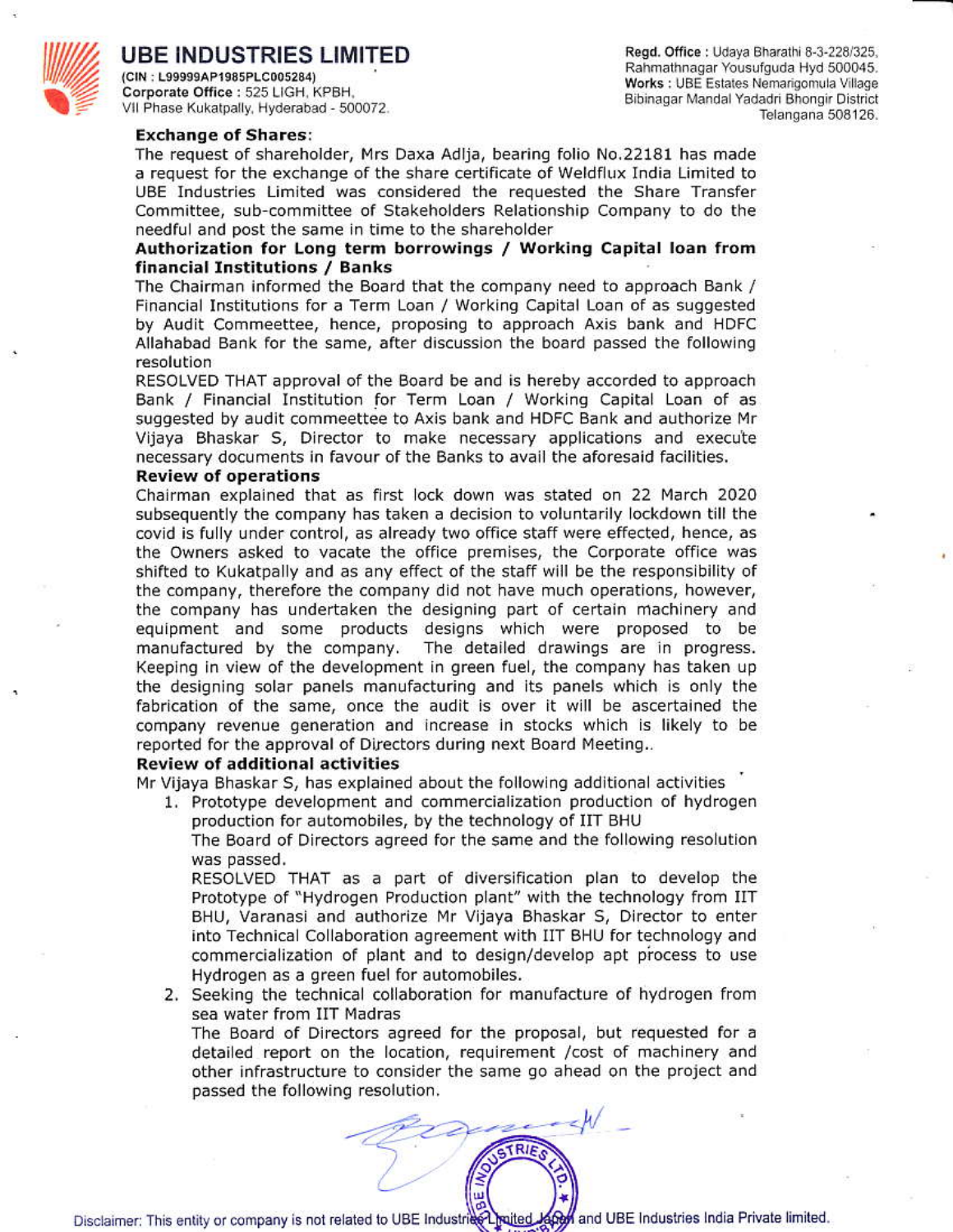

### IBE INDUSTRIES LIMITED (CIN: L99999AP1985PLC005284)

Corporate Office : 525 LIGH, KPBH. VII Phase Kukatpaily, Hyderabad - 500072. Regd. Office: Udaya Bharathi 8-3-228/325, Rahmathnagar Yousufguda Hyd 500045. Works : UBE Estates Nemarigomula Village Bibinagar Mandal Yadadri Bhongir District Telangana 508126.

RESOLVED THAT to take on record the proposal of production of Hydrogen from Sea Water with the technology from IIT Madras and authorize Mr Vijaya Bhaskar S to finalise the terms and conditions for the Technical Collaboration from IIT Madras and submit a detailed report on requirement of land, other infrastructure and estimate of financial cost for the plant.

3. Seeking the collaboration from national institute of ocean technology for the low cost production of purified water from sea water by low cost diselation

The Board of Directors accepted the proposal, but await for the report of Mr Vijaya Bhaskar S, Director on the above proposal as this project also is based on Sea Water.

4. Seeking the technical collaboration for sea wave energy production from Carnige of Australia.

The Board of Directors after the discussion concluded to postpone this proposal for some time until the senior personnel are recruited to take care of the implementation of the same.

5. Exploring the possibility of manufacturing of cryogenic engines

Chairman explained that PBS Czechoslovakia is looking for manufacturers for the components and other parts for their Cryogenic engines and shall enter into an agreement for a minimum of five years, the Board after discussion passed the following resolution

RESOLVED THAT the Board be and hereby approve for manufacture of the components and other parts for their Cryogenic engines for PBS Czechoslovakia and authorize Mr Vijaya Bhaskar S, Director to visit PBS Czechoslovakia along with the technical team and study the feasibility and other technical issues related to the manufacturing facility requirements for the same and prepare a detailed report on the existing infrastructure and machine shop and fabrication shop and further requirements if any.

#### **Approval of Manpower**

Chairman explained the present activities and proposed activities and the requirement of the senior personal for each of the additional activities proposed to be taken up. The recruitment was planned in a phased manner. The Nomination and Remuneration Committee suggested to recruit the senior level official such as Vice Presidents and who in turn shall recruit their subordinates. The following resolution was passed :

RESOLVED THAT the Board hereby approves the appointment of Vice Presidents for each additional activity, each supported by six Senior Engineers who in turn shall recruit their subordinates and authorize Mr Vemanna Nalla to release necessary advertisements, display in company website and /or approach Manpower consultants and do all such activities needed for the same.

FURTHER RESOLVED THAT the Board hereby requested to appoint a HRD and Company Secretary on urgent basis and authorizes to Mr Vijaya Bhaskar S to do the needful in this regard at the earliest.

### Filing an application for patent rights for design and manufacturing of hydrogen thermal power plants

Chairman explained about the use of Hydrogen as green fuel and the Thermal Power Generation Plant based on Hydrogen as fuel and as Mr Vijaya Bhaskar S, was the Chief of Planning Engineer at Ramagundam Super Thermal Power Plant for and on behalf of Ansaldo Impaianti an Italian manufacturer of Power



tries India Private limited. Disclaimer: This entity or company is not related to UBE Industries Limited Japan and